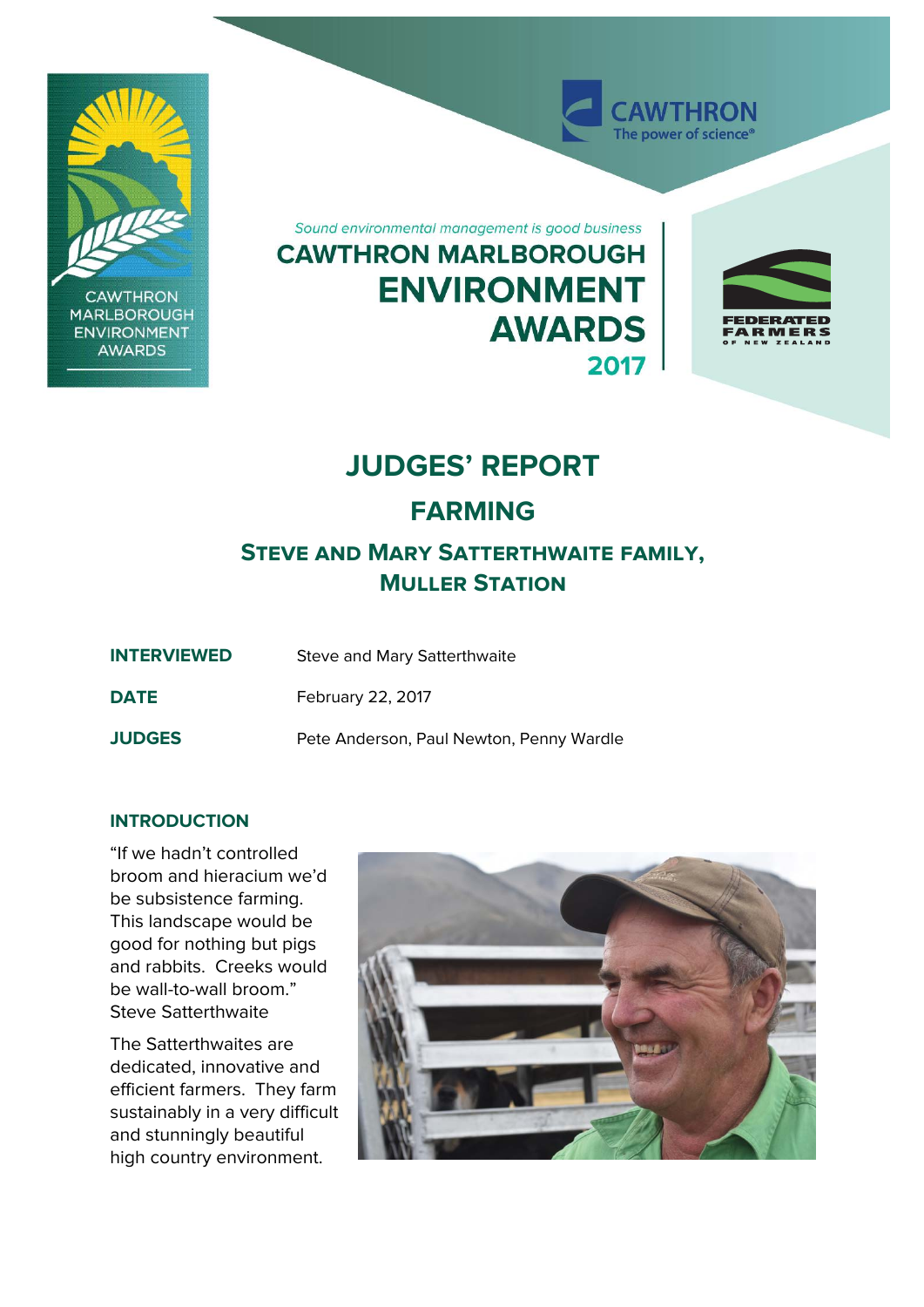DС

"Between rabbits and scabweed, you could see a mouse run across the property," says Steve of the start of his 37-year tenure.

He set a trend towards rotational grazing rather than set-stocking which had been the norm in the high country. Alternating grazing on summer and winter country allows land to rest and recover while enhancing performance.

Development of more productive country is enabling stock pressure to be reduced on more marginal high altitude country, provides resilience to drought and enables the raising of stud sheep.

Steve says intensification at Muller Station is possibly not economic, in terms of carrying capacity alone. However, it increases farming options while tackling weeds which left uncontrolled would quickly dominate this back-country landscape.

#### **STAND-OUT FEATURES ON THIS PROPERTY INCLUDE:**

- Around \$250,000/year is spent controlling weeds including broom and wilding pines and \$180,000 on fertiliser.
- Improved ground cover has curbed rabbit numbers and reduced environmental damage.
- Mouse-ear hawkweed (hieracium pilosella), once a serious problem particularly on sunny aspects in the Upper Awatere, is virtually gone from developed areas.
- Production is focused on developed front country, reducing pressure on fragile backcountry where few or no stock are run.
- Seasonal rotation rests land, ensures stock are well fed year-round and keeps them off snow-prone country in winter.
- Wethers are being phased out, taking pressure off 20,000ha of leasehold summer country which between hieracium and grazing is deteriorating.
- The wethers which spent from November until May on this country are being replaced with ewes which will be grazed here for about 10 weeks in autumn only.
- The Muller community is close to self-sufficient with well stocked gardens and freezers.

#### **PROPERTY DESCRIPTION**

**Farm type:** High country station at the head of the Awatere Valley taking in the head of the Saxton and Acheron rivers to the north of Molesworth Station and the head of the Awatere Valley.

**Area:** 38,870 ha (28,000 in 33-year lease from 1993 in perpetuity, 10,700 freehold).

**Terrain:** River valleys rising to steep to moderately steep mountaintops. Altitude ranges from 750-2100 metres. Awatere country is divided by the significant Awatere Fault, with more productive soils below the fault-line.

**Climate:** 550mm average rainfall at the house, up to 1000mm in the Acheron headwaters. Storms, heavy snowfalls, floods, historically 220 frosts/year (less recently) and high summer temperatures make this a climate of extremes. Thunderstorms from January to March can cause massive erosion.

**Soils:** Soil fertility is the biggest limiting factor to farming with sulphur being deficient and low pH.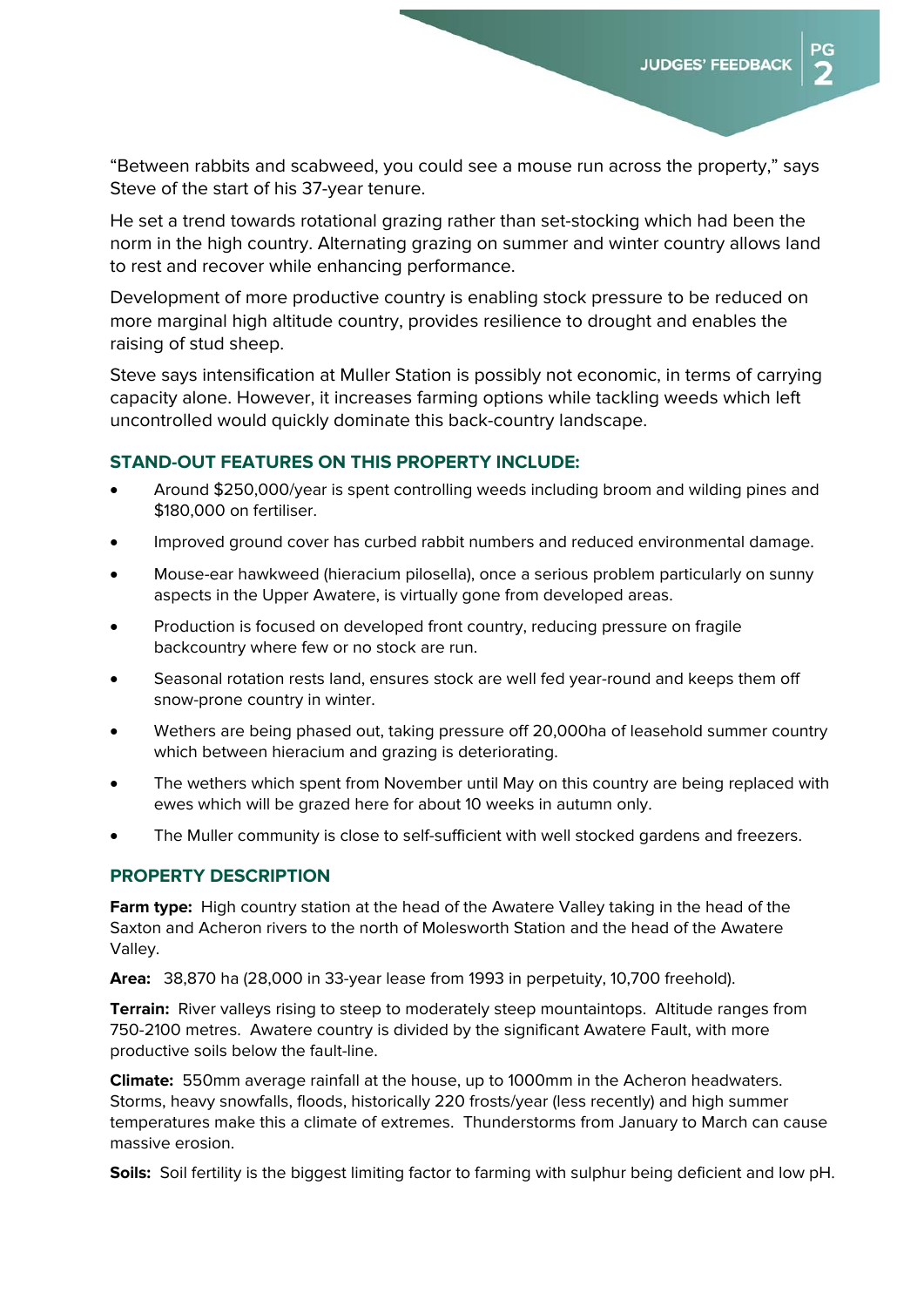эG

Country being developed is high country yellow brown earths, silt loams on alluvial outwash. North-facing has a pH of 5.6-6, south-facing 5-5.4. At higher altitudes are alpine steepland soils.

**Ownership:** The Satterthwaite family bought Muller Station in 1965. Steve became a fulltime employee in 1971 for 2 and a half years, came back as head shepherd in 1978 and took over managing in 1980.

**Stock run:** 13,600 sheep comprising 4900 ewes, 4500 hoggets, 4200 wethers. 1319 cattle comprising 650 cows, 145 rising two-year-old (R2) heifers, 175 R1 heifers, 326 R1 steers, 23 bulls. (9845 stock units in 1971, 20,000 s.u. under current management in 2016)

#### **NOTE**

Judges' visit focused on improved country on the north side of the Awatere River, between Ward Stream and the Muller Station boundary. The Satterthwaites also own a 300ha property at Greta Valley in North Canterbury, not covered in this entry.

#### **SOIL IMPACTS**

- Changed from set stocking to rotational grazing. Seasonal migration of stock reduces pressure on fragile, north-facing country previously grazed for 11 months and lets land recover.
- Drop stock when conditions are dry, feed is short and soils are vulnerable.
- Conservative stocking rate to match country's potential.
- Concentrate production on lower altitude improved pastures,

reducing pressure on fragile high altitude country.

- Fallow blocks once every six years so clover can set seed.
- Destock dry sunny aspect country before Christmas to avoid ripgut brome seed in wool and pelts - also good for soil conservation.
- Metsulfuron used to kill briar and matagouri takes out legumes but not grasses, so groundcover remains. Herbicide residue stays



*"Satellite unit" where permanent pasture has replaced matagouri/briar* 



*"Satellite units" planted with lucerne, in background*

in the soil for about a year then a seedbank of nitrogen-fixing clovers sowed since the 1980s re-germinates.

 Creating islands of productivity on naturally fertile, drillable soils with good water-holding capacity. These "satellite units" carry 7 stock units/ha vs Muller's 2.5-3.5su/ha average. They enable spelling of more marginal country, especially in dry years, and support stud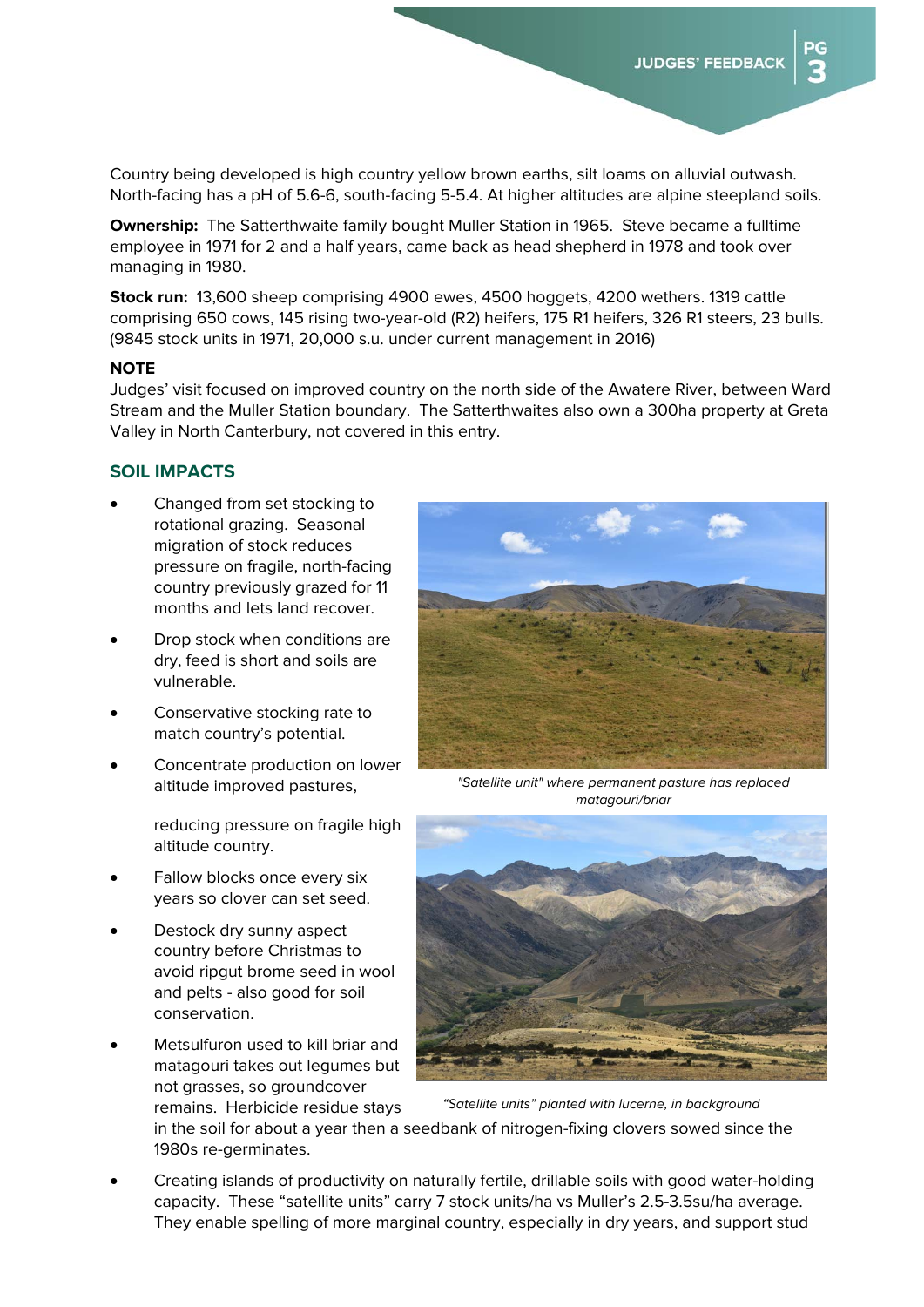and commercial young sheep production. Since 2014, 250ha have been developed on sunny and shady aspects of the Awatere with 200-300ha to go.

- Satellite units developed by sowing two rotations of ryecorn plus lime, replaced with permanent pasture (timothy, cocksfoot, plaintain and clovers direct-drilled or oversown to avoid cultivation). Lucerne is drilled in high pH soils with good water retention, with a dressing of lime.
- Control of hawkweed/hieracium reduces damage to soil by frost-lift and rain runoff, with pasture better at capturing moisture than this flatweed.
- Maintenance fertiliser is flown on every three years, at rates calculated to replace nutrients lost by stock uptake.
- Lime is applied where necessary to lift pH to areas being intensified by truck and no nitrogen is used.
- Seed is flown on or direct-drilled, with no cultivation.
- Minimal vehicle tracks with mustering done mostly on foot and horseback.
- Lotus corniculatus spread has reduced movement of "pure running shingle" on screes which is good for stability. However there is a risk that lotus could oust native scree species including a number of endemic plants. Lotus is also known to out-compete native species in short tussock-land and to invade wetlands and immediate margins.
- While burning of sprayed matagouri/ briar and ryecorn is not ideal, this is done in August when fires don't get too hot, minimising damage to soil and fire risk.
- Closing a deer unit ended erosion caused by deer running fencelines.

# **WATER IMPACTS**

- A Conservation Resources Report prepared for possible Tenure Review found macroinvertebrate levels in main water bodies on lease-land pointed to very good water quality.
- New Zealand Merino Company monitored Awatere water quality on Muller Station, finding it was pristine. (Steve Satterthwaite, pers. com referencing Argos Study).
- The chemical spray unit is washed on-site at the end of each job.

#### **WASTE MANAGEMENT**

- Kitchen waste fed to pigs.
- Little household plastic used. A house cow eliminates plastic milk bottles. Supermarket deliveries come in boxes, not bags.
- Everything bought in bulk with little packaging.
- Containers reused if possible, e.g. drench containers to hold dog drinking water.
- Farm rubbish pit is distant from aquifers.
- Waste oil is stored in 200 litre drums with a little used for cooking guts (dog feed) but not on the road for settling dust.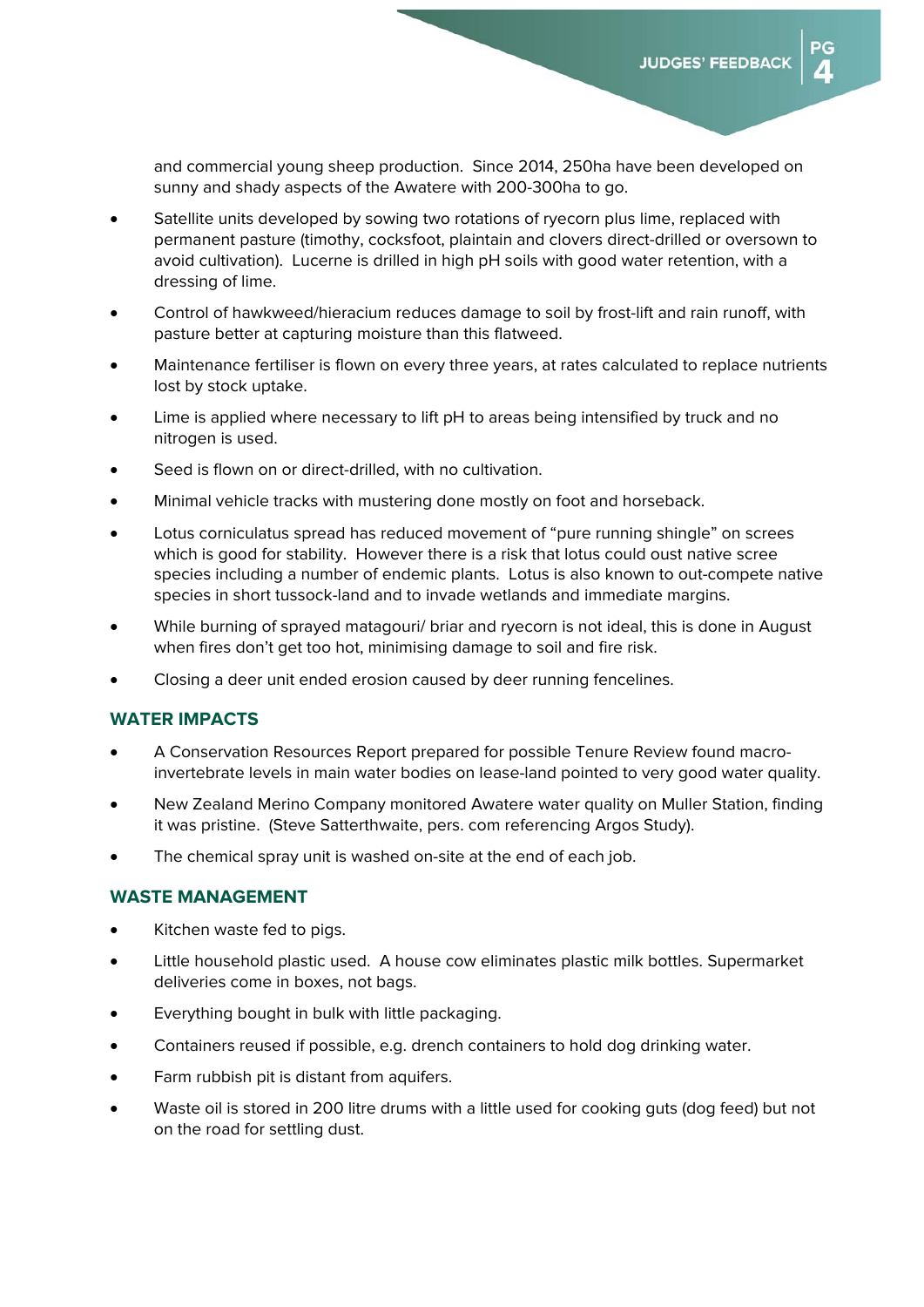#### **EFFICIENCY**

- Merinos produce both valuable wool and quality carcasses, making do when there's little feed and making up in times of plenty.
- High fertility sheep with high lamb survival rates and longevity.
- Lambs rapidly grow to good weights, with November 1 the mean lambing date and January 15 the start of weaning.
- 121% lambing (including two tooths) compared with 153% scanning demonstrates minimal losses for high country.
- Farm to strengths of country, concentrating development on fertile areas and destocking less productive/more sensitive back country.
- High cattle to sheep ratio (40-45% of s.u.) gives ability to control spring growth, improves pasture for sheep which boosts production and reduces parasite challenge.
- Conservative stocking ensures resilience with half cattle units tradeable.
- "Satellite units" provide capacity to finish young cattle and merino hoggets, compensating for loss of wool income as the merino wether flock is dropped.
- Greta Valley finishing unit expands seasonal shoulders, is a safety valve when the Muller gets dry.
- Three way crossing (Angus-Gelbvieh-Charolais) builds hybrid vigour into trading cattle, offering fast growth via genetics.
- Spraying of magagouri-briar increases space for stock and, says Steve, improves grazeability by about 30% as with less scrub more water is available to pasture.
- Water gravity-fed to the house and flows continually to avoid winter freezing..
- Tunnel-house extends vegetable growing season.

#### **WATER, ENERGY, FUEL AND OTHER INPUTS**

- Minimal trips to town none to Blenheim during the 9 weeks the Awatere Valley Road was closed by a slip caused by the November quake.
- Gardens and freezers stocked with fruit, vegetables and meat meant there was no need for a chopper-drop while the road was blocked.
- Muster on foot and horseback rather than by vehicle, including an eight-day autumn muster.
- Reticulated water to a few dry paddocks is gravity-fed.
- Coordinate freight and aerial work with neighbouring Middlehurst and Molesworth.
- Trucks deliver wool to town then back-load fertiliser, carrying full loads whenever possible.



*Ryecorn*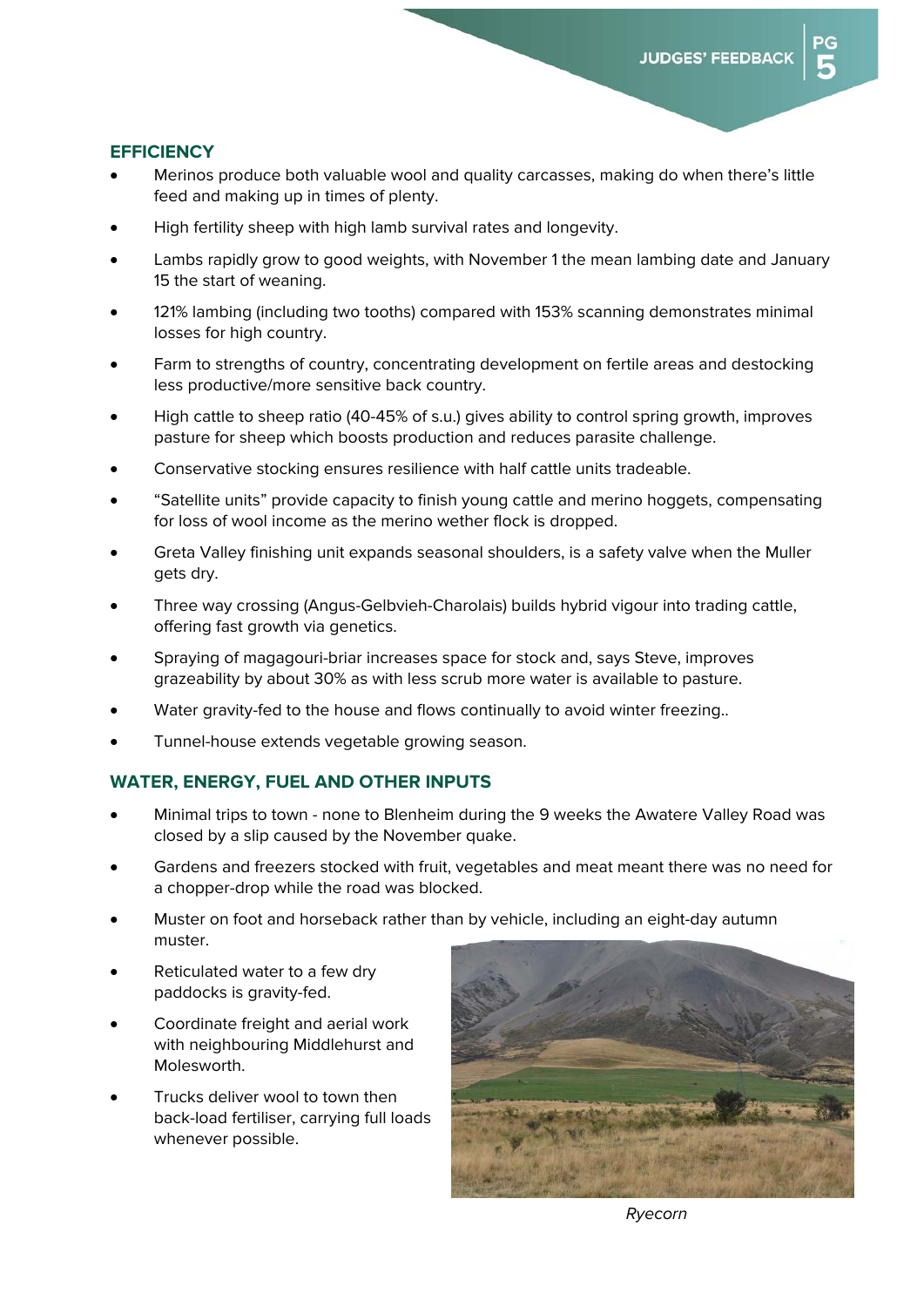$P G$ 

ี

- Steve's confident spraying of matagouri-briar will not need to be repeated for about 50 years, spreading cost.
- Staggered sowing of ryecorn extends grazing.
- Ryecorn as a feed for weaned lambs and break-fed to cattle through winter, reduces energy-intensive making of lucerne baleage.

#### **BIODIVERSITY**

#### **Indigenous biodiversity**

- Steep terrain naturally protects native plant communities from grazing.
- Reducing stock units run on back-country and grazing days, as wethers are dropped.
- Fenced along the Awatere Fault, separating more fertile lower areas where development is focused from less fertile higher altitude country left in a more natural state.
- Land above the faultline is now not grazed with sheep and only occasionally grazed by cattle.
- Seasonal "migratory" stock rotation between Awatere winter country and Acheron summer country enables fragile country to rest and recover.
- Highly threatened black-fronted terns benefit from control of broom which provides cover for predators.
- Rate of metsulfuron used to control briar doesn't kill mānuka.
- Ask helicopter operators to avoid spraying tree matagouri as provides shelter for stock and grass grows underneath.
- Mānuka is regenerating on sunny aspects and black beech where there are seed sources, at top of some catchments plus there are tōtara remnants.

#### **Non-indigenous biodiversity-historic sites**

- Mary has developed attractive gardens around staff quarters and the homestead. With up to 200 frosts a year and searing winds, this is a difficult environment to plant trees.
- Historic cob buildings have been maintained, but disappointingly were seriously damaged and must be demolished after the November 14 2016 earthquake.



*Cob homestead damaged in quake*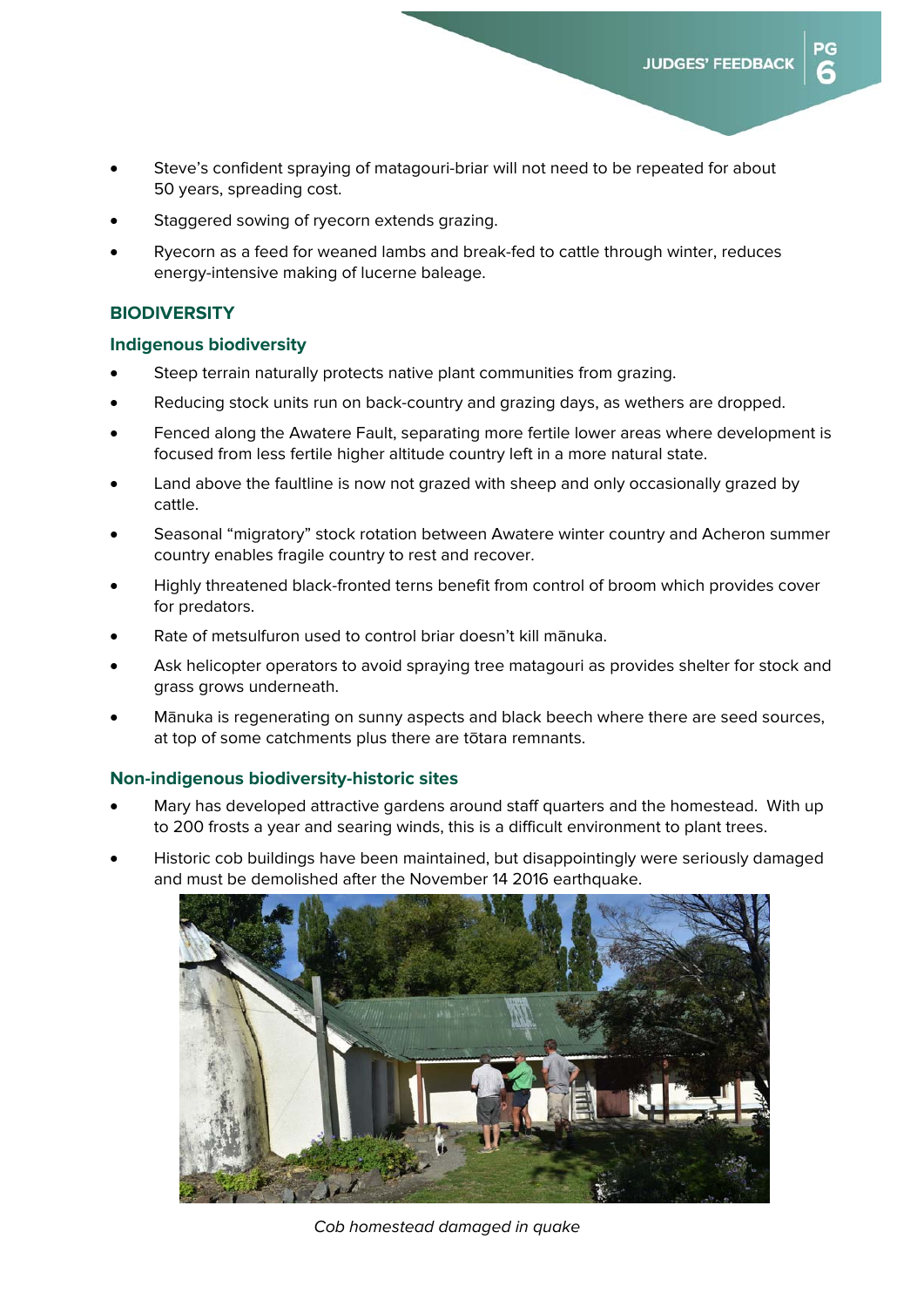# **WEED AND PEST CONTROL, ANIMAL HEALTH**

#### **Weeds**

- Co-developed formula for controlling scabweed/hawkweed with Ministry of Agriculture. Aerial oversowing and topdressing (AOSTD) with clovers and sulphur-based fertiliser plus fencing over 8075ha (1982-90) dramatically reduced area.
- AOSTD about 7000ha of wether winter country (1995-2000) where hawkweed now co-habits with native grasses.
- There are few wilding pines at Muller Station but with the Marlborough District



Council, spent about \$20,000/year on Pinus contorta and Scotch pine control in Saxton catchment. Have boom-sprayed 2-3ha where one adult tree resulted in a mass "like hair on a cat's back".

- Sheep eat young pine seedlings, preventing establishment.
- A cooperative approach is now being taken to controlling wildings catchment by catchment, through the South Marlborough Landscape Restoration Trust. With Ministry for Primary Industries funding, programmes will cover 16 catchment zones initially focusing on take-off sites.
- Crack willows are aerial sprayed with herbicide. They choke waterways, capturing gravel which causes flooding.
- Since 1971 control broom using helicopter spraying and ground crews, now spending about \$30,000/yr which is well down on previous spending as control. Steve rates broom as the station's biggest environmental threat (may be overtaken by wilding pines in the future).
- Have sprayed 10,000ha of briar-matagouri since 2000. This scrub was blocking stock access to high-fertility areas and impeding mustering.
	- An experienced operator applies low rates of metsulfuron by helicopter in early December when targeted plants are actively growing for effective control.
	- Scrub remnants are burned and mulched.
	- Helicopter pilots instructed to leave strategic clumps of tree matagouri for stock shelter but Steve has not been happy with what's left.
	- While inputs are high, Steve is confident land will remain clear for about 50 years.

To avoid Chilean needlegrass



*Matagouri and briar sprayed in the last 12 months* 

spreading to the Muller, use no contractors from Seddon, motorbikes must be steam-cleaned and Steve checks where vehicles have been.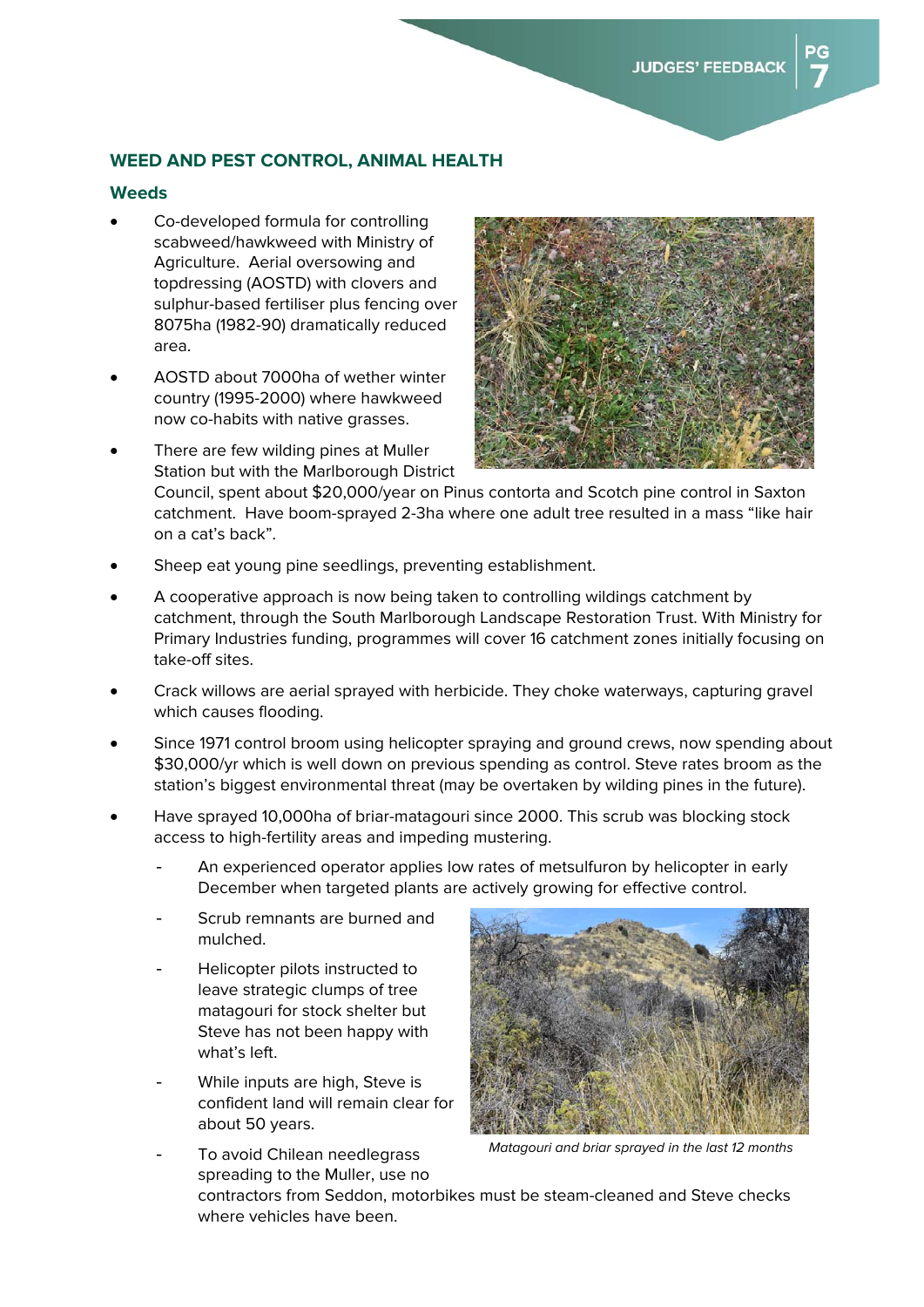#### **Pests**

- Control possums, rabbits, feral cats, goats, pigs, deer.
- When deer at the station developed TB a massive effort was devoted to killing ferrets which carry the disease.
- The introduction of Rabbit Hemorrhagic Disease (RHD) in 1997 dramatically reduced rabbit numbers. Populations exploded again in 2008 when rabbits were again intensively poisoned with pindone.
- Muller will be part of a RHD new release in autumn 2018.

#### **Animal health/welfare**

- Sheep/cattle appeared in excellent condition.
- Iodine deficiency was identified in stud sheep leading to lambs dying at birth or soon afterwards. Immediate action was taken to reduce losses and a longer-term policy of iodine supplementation to ewes is being introduced.
- DNA test and breed for foot-rot resilience.
- Use of chemicals to treat flystrike has been halved by breeding resilient sheep with fleeces that aerate with minimal suint



(odour-carrying grease). 11,000 went through the yards in 2016-17, none with flystrike.

- No chemical use for lice control since 1975 as the property has remained lice-free since that time.
- A dedicated set of yards was built to deal with widespread footrot. Excellent control has been achieved by a planned programme involving careful inspection of all sheep and regular bathing of feet with zinc sulphate.
- Saltblocks are strategically used, improving lamb survival.
- Some saltpan areas have been fenced to stop stock getting stuck.
- Rate of metsulfuron used to spray out briar does not kill manuka (or elderberry) which create shade for stock.
- TB forced an end to deer-farming. Muller Station is now TB-free.

# **INNOVATIVE APPROACHES**

The Satterthwaites have developed farming systems which reap productivity from the best country while taking pressure off fragile higher altitude land.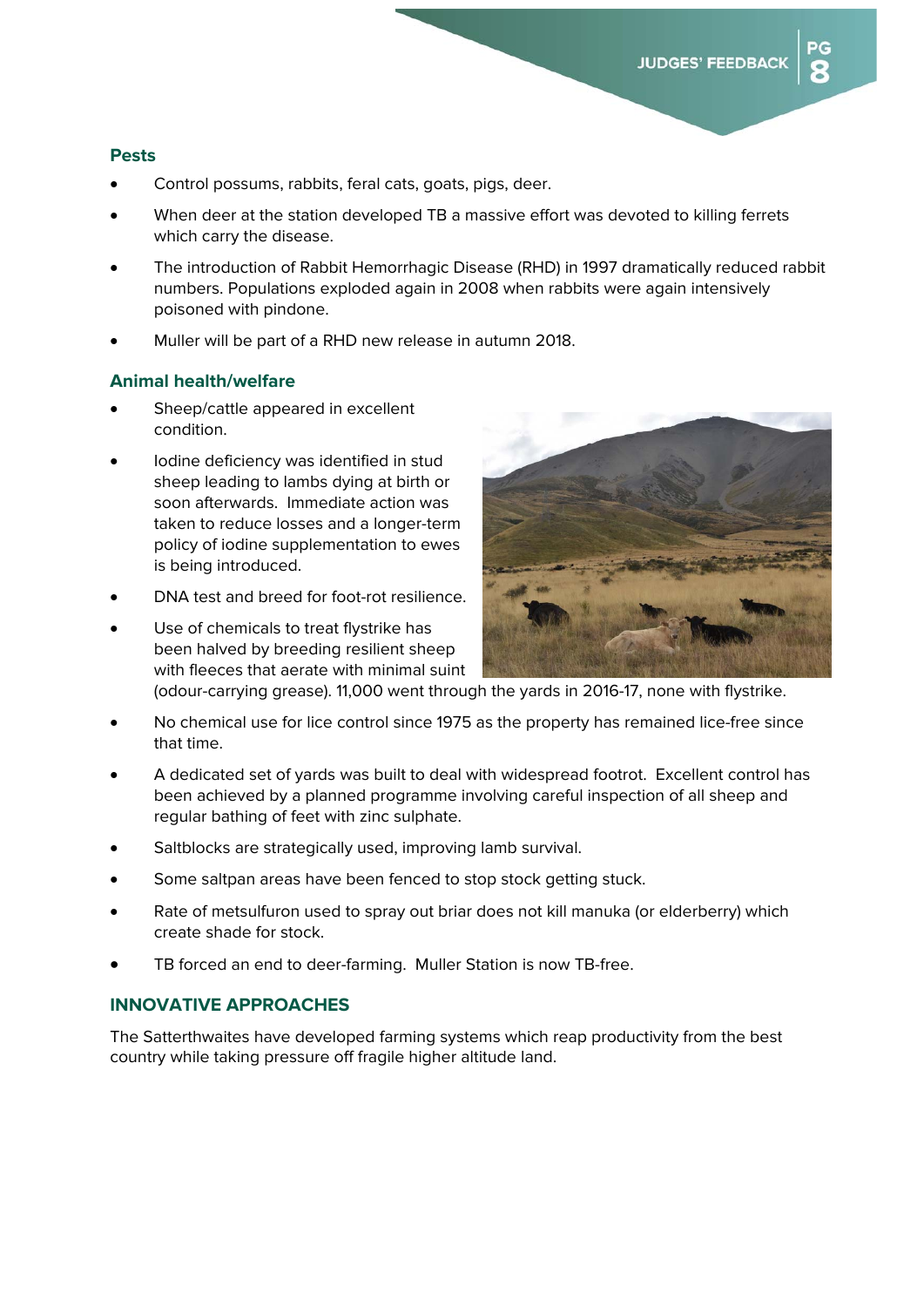#### **COMMUNITY VALUES, RESPONSIBILITY, SUSTAINABILITY**

- Steve is a trustee on the South Marlborough Landscape Restoration Trust, aimed at controlling the spread of wilding pines in South Marlborough and the Clarence.
- The Satterthwaites have been active members of the Marlborough Merino Association and Steve represents Marlborough on NZ Merino Stud Breeders.
- Beekeeper Bush and Sons locates hives on the property for no charge, as pollination services are valued.
- Share seed-drill with neighbouring Molesworth.



# **STRATEGIES FOR MINIMISING/CONTAINING ACTIVITIES IMPINGING ON COMMUNITIES, WORKERS AND FAMILY**

- Muller Station employs a married couple, two shepherds and a handyman, fulltime. At shearing numbers at the lunch table peak at 25. As not all people working on the farm are experienced, good information and training are prioritised.
- Mary is the farm's health and safety officer.
- A sign on the gate alerts visitors to farm dangers.
- Accidents are recorded along with action taken and how repetition will be avoided.
- A routine of monthly staff meetings is being established.
- Staff must wear helmets on motorbikes and riding hats when breaking in horses.
- Radios are taken on musters allowing communication through the Molesworth channel.
- After the November '16 quake, an assembly point was agreed on and a First Aid kit placed in the garage along with tents.
- Steve has talked to staff about areas which could slip badly in a quake and requires that they check country before driving it.
- An extra cook is employed at shearing to avoid children getting underfoot. Shearing gangs must notify the station if they plan to bring children and ensure they are supervised.

#### **EDUCATION**

 Steve enjoys teaching young staff new skills such as breaking in horses.

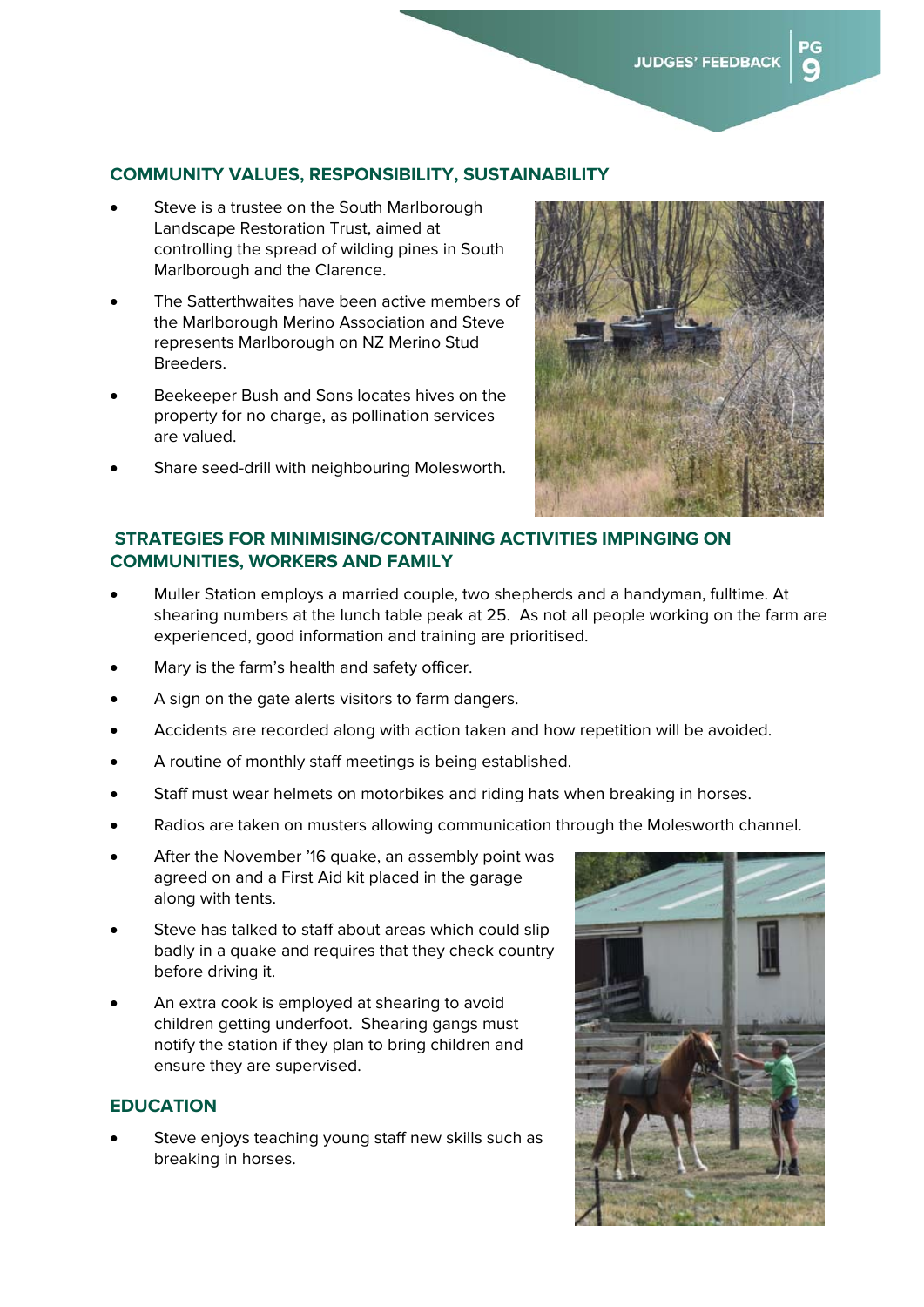### **LANDSCAPE**

- The homestead, buildings and surrounding gardens are low key and compatible with Muller Station's high country setting and history.
- The entrance to the property is tidy and attractive.
- Mature trees beautify farm buildings and yards and provide shelter and shade.

#### **RESOURCE MANAGEMENT/COMPLIANCE**

No issues were noted.

#### **SUGGESTIONS/OPPORTUNITIES FOR THE FARM**

Productivity is understandably prioritised ahead of protecting indigenous vegetation at Muller Station. However, it could be satisfying for Steve and Mary to learn more about and protect native flora and fauna on the station, perhaps as they eventually step back from day-to-day farm management.

Native matagouri is controlled for farming purposes yet from an ecological perspective, even very small sites are nationally significant. Grey scrubland remnants on outwash alluvial fans (including matagouri) are classified as "chronically threatened" while plant communities growing on mounds in these areas are "at risk".

Four Recommended Areas for Protection on pastoral lease country have been identified but continue to be farmed.

Muller Station exited tenure review when it was suggested that 24,000 of 28,000ha of lease-land be retired for conservation, which Steve walked away from because this would eliminate the "relief valve" of being able to take stock off summer-dry Awatere Country into the south-facing Acheron.

Judges suggest:

- In a highly modified high country farming environment, identifying, protecting and restoring original vegetation could be complex. An ecologist's visit could probably be arranged through the Department of Conservation or Marlborough District Council, to talk through what remains and options compatible with farming.
- It is desirable to maintain and create connections between rugged high country and rivers below. You are encouraged to continue working to leaving clusters, corridors and strips of matagouri as a habitat for native birds, geckos and skinks as well as shelter for stock.
- Persevere with leaving tree matagouri when spraying.
- Perhaps plant communities on undeveloped mounds, below, could be protected.